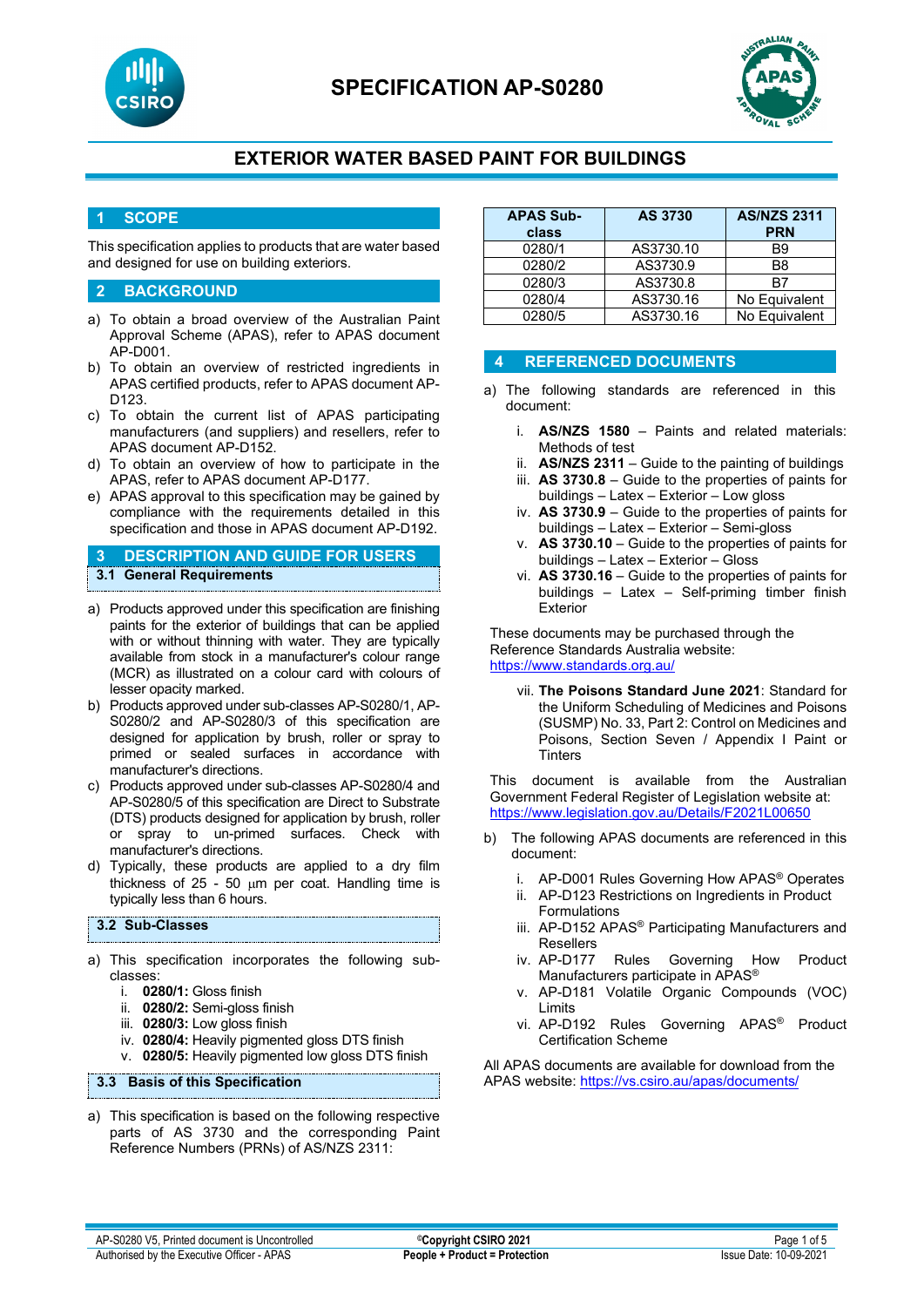

# **SPECIFICATION AP-S0280**



# **EXTERIOR WATER BASED PAINT FOR BUILDINGS**

#### **5 COMPOSITIONAL REQUIREMENTS**

#### **5.1 Binder**

- a) Although the type of binder is not restricted by this specification, binder types with a history of satisfactory performance include emulsion acrylics, either full acrylics or acrylic blends. Of primary importance is the compliance with the properties listed in clause 8, Table 1 below.
- b) Other binder types may be considered depending on their compliance with the requirements established below.

#### **5.2 Volatiles**

- a) The volatile portion shall typically be comprised of water.
- b) For VOC content restrictions, refer to APAS document AP-D181.

#### **5.3 Pigmentation**

- a) Pigmentation shall be non-toxic and inert and comply with the requirements of the SUSMP.
- b) Of primary importance is that the choice of pigmentation shall result in compliance with the technical requirements detailed in clause 8, Table 1 below.

#### **5.4 Colour**

a) Products approved under this specification are normally available in a wide range of colours known as the manufacturer's colour range or MCR. Refer to the manufacturer's product or technical data sheet for more information.

#### **6 PRODUCT APPROVAL REQUIREMENTS 6.1 General Requirements**

a) The product and its application for approval shall comply with the relevant requirements of APAS document AP-D192 during the life of the approval.

#### **6.2 Technical Requirements**

- a) The product shall comply with **all** the requirements of clause 8, Table 1 below.
- b) Subject to compliance with all the requirements of this specification, the level of Approval appropriate to the application shall be given to the system.

#### **6.3 Health and Safety Requirements**

- a) The manufacturer's Safety Data Sheet (SDS) must be studied closely prior to using the product and complied with during use of the product.
- b) Products intended for sale in Australia shall comply with all the requirements of the SUSMP. Products intended for sale in other countries shall comply with all local WHS and environmental requirements.
- c) The product shall comply with all requirements of clause 6.3 and 6.4 of APAS document AP-D192.

#### **7 APPENDIX A**

#### **Colourant Acceptance Test Method**

#### 7.1 **Scope:**

This method details the test method to be utilised to demonstrate a satisfactory level of colour development through the addition of machine colourants.

#### 7.2 **Equipment:**

- i. 500 mL of each tinting base in the MCR
- ii. A machine colourant tinting system
- iii. A sealed cardboard test panel of approx. size 150 x 100 mm for each colour

#### 7.3 **Procedure:**

- i. **Selection of colour:** The colour shall be selected using the same process as detailed in APAS document AP-D192 Appendix A, clause A3:
	- a. Where the colourant system is well established in the Australasian marketplace, one colour per tint base as detailed in Table A1.
	- b. Where the colourant system is new to the region, sample preparation and colourant testing as per clause A3 a) i. of the above document shall be conducted.
- ii. Test panels are then prepared as follows:
	- a. To a sealed cardboard panel apply one coat of test paint (typically by 0.032 wire wound bar coater) and allow to dry (may be forced dry or allowed to dry overnight).
	- b. Apply a further coat of test paint to the cardboard panel using the same wire wound coater.
	- c. Using a finger with gentle pressure, immediately rub an area of the film about 30 mm in diameter in a circular motion until a slight tackiness is detected. Allow the panel to dry overnight.
- iii. The difference in colour between the two sections on the panel shall not exceed a rating of 1 when<br>assessed using test method AS/NZS test method 1580.481.1.12.
- iv. Test panels of dimensions 100 x 150 mm demonstrating the colour acceptance and including details of each colourant included in each panel, are to be supplied to APAS.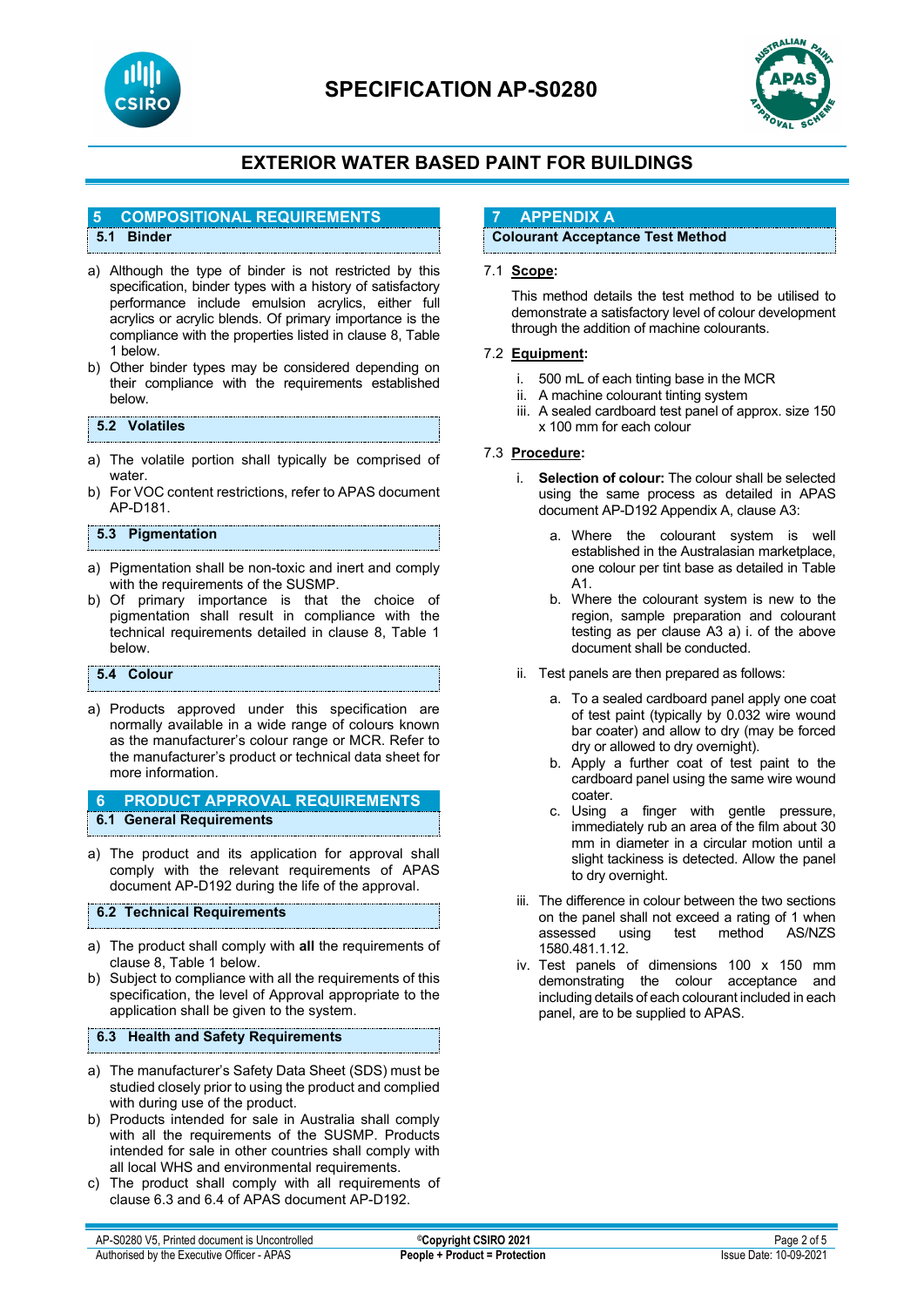



### **8 TABLE 1: PERFORMANCE PROPERTIES**

| <b>TEST</b>                                       | <b>AS/NZS</b><br>1580<br><b>METHOD</b> | <b>REQUIREMENTS</b>                                                                                                                                                                                                                                                                                                  |  |  |
|---------------------------------------------------|----------------------------------------|----------------------------------------------------------------------------------------------------------------------------------------------------------------------------------------------------------------------------------------------------------------------------------------------------------------------|--|--|
| <b>Wet Paint Tests</b>                            |                                        |                                                                                                                                                                                                                                                                                                                      |  |  |
| <b>General Requirements</b>                       | AS 3730.X                              | Shall comply with all the requirements of clause 5 Typical Properties<br>and Characteristics and Table 1 of the applicable Standard as<br>defined in clause 3.3 a) above, except as modified below. Gloss levels<br>of AP-S0280/4 and AP-S0280/5 shall be as nominated below.<br>All test results shall be reported. |  |  |
| Non-volatile Content by Volume<br>(Volume Solids) | 301.2                                  | 0280/1: Minimum 37%.<br>0280/2: Minimum 37%.<br>0280/3: Minimum 30%.<br>0280/4: Minimum 35%.<br>0280/5: Minimum 35%.<br>Volume solids may be determined theoretically from raw material<br>data except where solid constituents incorporate sealed air voids.                                                        |  |  |
| Viscosity                                         | 214.3                                  | $0.07 - 0.20$ Pa.s.                                                                                                                                                                                                                                                                                                  |  |  |
| Odour                                             |                                        | The paint shall not exhibit any offensive or irritating odour during<br>application or drying and shall be substantially free from odour after<br>air drying for 24 hours.                                                                                                                                           |  |  |
| <b>VOC Content</b>                                | <b>APAS</b><br>AP-D181                 | Refer to APAS document AP-D181 for method and limits.<br>If the APAS specification is not listed on AP-D181, a declaration of<br>VOC content is still required.                                                                                                                                                      |  |  |
| <b>Dry Film Tests</b>                             |                                        |                                                                                                                                                                                                                                                                                                                      |  |  |
| <b>Specular Gloss</b>                             | 602.2                                  | $0280/1$ : $> 50$ GU at 60°.<br>0280/2: > 20 ≤ 50 GU at 60°.<br>$0280/3$ : > 5 ≤ 20 GU at 60 $^{\circ}$ (low gloss finish) or<br>< 10 GU at 60° (matt finish).<br>0280/4: $> 50$ GU at 60°.<br>0280/5: > $5 ≤ 20$ GU at 60°.                                                                                         |  |  |
| Resistance to Blocking                            | 409.3                                  | 0280/1 only: No blocking.                                                                                                                                                                                                                                                                                            |  |  |
| <b>Colourant Acceptance</b>                       | Clause 7,<br>Appendix A                | Products shall be tested in accordance with Clause 7, Appendix A.<br>Colour difference $\leq 1$ .                                                                                                                                                                                                                    |  |  |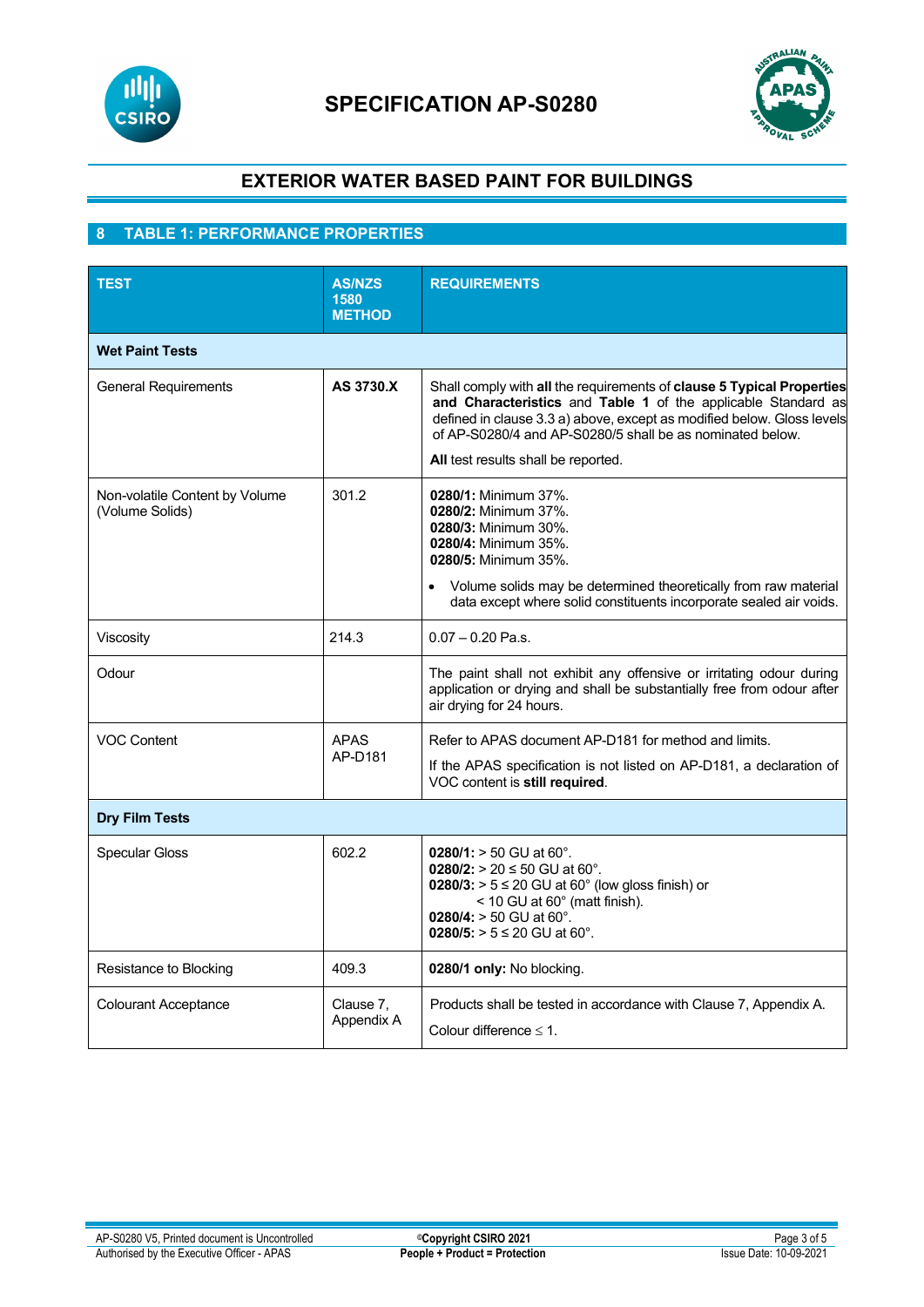



| <b>TEST</b>                      | <b>AS/NZS</b><br>1580<br><b>METHOD</b>     | <b>REQUIREMENTS</b>                                                                                                   |                                              |                                              |
|----------------------------------|--------------------------------------------|-----------------------------------------------------------------------------------------------------------------------|----------------------------------------------|----------------------------------------------|
| Dry Film Tests (Cont.,)          |                                            |                                                                                                                       |                                              |                                              |
| Resistance to Natural Weathering | 457.1                                      | Durability testing shall be performed on both timber <sup>1</sup> and fibrous<br>cement panels.                       |                                              |                                              |
|                                  |                                            | There shall be no integrity failure <sup>2</sup> after 48 months and the following<br>additional ratings shall apply: |                                              |                                              |
|                                  |                                            |                                                                                                                       | Colours (24 months) White (36 months)        |                                              |
|                                  | 481.1.2<br>481.1.11<br>481.1.12<br>481.1.5 | Degree of discolouration<br>Degree of chalking<br>Degree of colour change<br>Degree of change in gloss                | $\leq$ 2<br>$\leq$ 2<br>$\leq$ 2<br>$\leq$ 3 | $\leq$ 2<br>$\leq$ 2<br>$\leq$ 2<br>$\leq$ 3 |

#### **NOTE:**

**<sup>1</sup>** Timber panels shall be in accordance with AS/NZS 1580.104.1. Where the manufacturer's data sheet stipulates the use of a primer, the system for AP-S0280/1, AP-S0280/2 and AP-S0280/3 shall be one (1) coat of product to APAS specification AP-S0183 plus two (2) coats of product to APAS specification AP-S0280. For AP-S0280/4 and AP-S0280/5 products not requiring the use of a primer on timber, system shall be two (2) coats of the product.

**<sup>2</sup>**No integrity failure means the following ratings shall apply:

| Degree of checking at 48 months          | 481.1.7  | O            |
|------------------------------------------|----------|--------------|
| Degree of cracking at 48 months          | 481.1.8  | O            |
| Degree of blistering at 48 months        | 481.1.9  | $\mathbf{0}$ |
| Degree of flaking & peeling at 48 months | 481.1.10 | 0            |